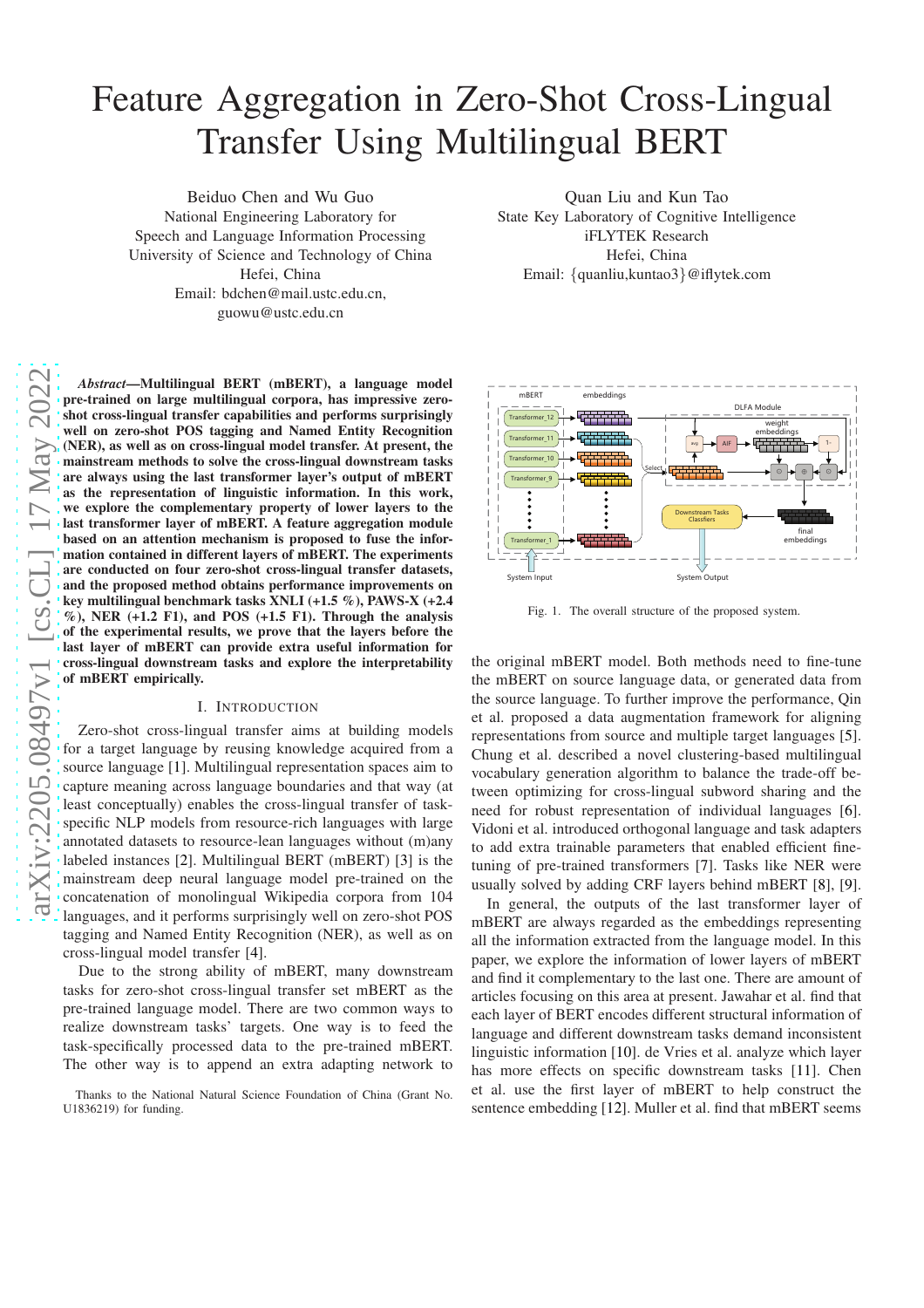like a traditional two-step standard cross-lingual pipeline [1]: a multilingual encoder in the lower layers, which aligns hidden representations across languages and is critical for cross-language transfer; and a task-specific, language-agnostic predictor that has little effect on cross-language transfer, in the upper layers [13]. Inspired by these articles, we take full advantage of the information in lower layers of mBERT, and selectively integrate them with the information of the last layer for different downstream tasks to promote the model's ability on cross-lingual transfer as well as learning language structure.

Since lower layers have different effects on specific downstream tasks, there is no need to integrate the information of all lower layers. We selectively aggregate the output features of one lower layer with the last transformer layer for computing efficiency. And the double layers feature aggregation (DLFA) module based on an attention mechanism [14], [15] is proposed to select weight and fuse the features in an element-wise way. The final output embeddings are fed into the backend classifiers for different downstream tasks in the XTREME benchmark [16]. After analyzing a host of results, we come to a consistent conclusion on mBERT that lower layers provide more cross-lingual information while upper layers provide more language structure information.

In all, we accomplish this paper with the following contributions:

- We prove that the output of layers before the last layer can provide supplementary information to the last layer of mBERT for different zero-shot cross-lingual downstream tasks. The optimal dynamic equilibrium between cross-lingual capability and language-structured ability of mBERT is discussed.
- We design a feature aggregation module based on an attention mechanism to fuse information from two transformer layers.
- Experimental results on four cross-lingual downstream datasets show that our method improves the performance of mBERT on all tasks compared to the baseline and is generalized in various situations.

## II. METHOD

In this section, we're going to introduce the feature aggregation module based on an attention mechanism. The double layers feature aggregation (DLFA) module containing the attentional information fusion (AIF) module is proposed. The overall structure of our system is shown in Fig. [1.](#page-0-0) Conventional methods only adopt the last layer embedding of mBERT for downstream tasks. However, we use the DLFA module to integrate the representations from the last and from one of the lower layers, and then the fusion embeddings are fed into the classifiers for downstream tasks.

## *A. Attentional Information Fusion*

As is known, the representation generated from transformers in mBERT is a tensor with the dimension as  $B \times T \times E$ , in which  $B$  is the batch size,  $T$  represents the number of tokens in one sentence (namely the sentence length), and  $E$  means



<span id="page-1-0"></span>Fig. 2. The architecture of the proposed attentional information fusion (AIF) module. The AIF extracts global and local information via two branches and element-wisely multiplies the result with the input tensor.

the dimension of the word embedding. To aggregate features from different layers of mBERT effectively, we expect the AIF could obtain information dynamically according to the requirements of different downstream tasks.

The earliest idea of the AIF's structure came from SENet [15], which expanded and compressed the dimension of features in hope of getting a more efficient and focused representation. We introduce this idea to one-dimensional text features, and thus there are two convolution layers in the AIF. As Fig. [2](#page-1-0) shows, we set the module's input as  $W \in R^{B \times T \times E}$ . There are two contextual aggregation branches in the module. The left one aims to extract global information of input sentences, and the generated weight  $W_{Global}$  is as follows:

$$
W_{Global} = \mathcal{B}(C_{G2}(ReLU(\mathcal{B}(C_{G1}(Pool(W)))))) \tag{1}
$$

where  $\mathcal{B}(\cdot)$  denotes the Batch Normalization (BN) operation [17].  $Pool(\cdot)$  denotes a pooling layer that averages the input on the dimension of  $T$  in order to obtain the average representation of a sentence.  $ReLU(·)$  denotes the Rectified Linear Unit (ReLU) [18].  $C_*(\cdot)$  denotes the  $1 \times 1$  convolution layer, where  $C_{G1}(\cdot)$  reduces the tensor's dimension of E by a ratio of r and  $C_{G2}(\cdot)$  increases the dimension by the same ratio (We generally set  $r = 4$ ). Mathematically, onedimensional convolution is equivalent to matrix multiplication. The output of the first convolution layer and the kernel of the second convolution layer can be considered as the Q and K matrices separately in the attention calculation. And the final result is the equivalent of an attention map to help the model dynamically select the desired information aggregation.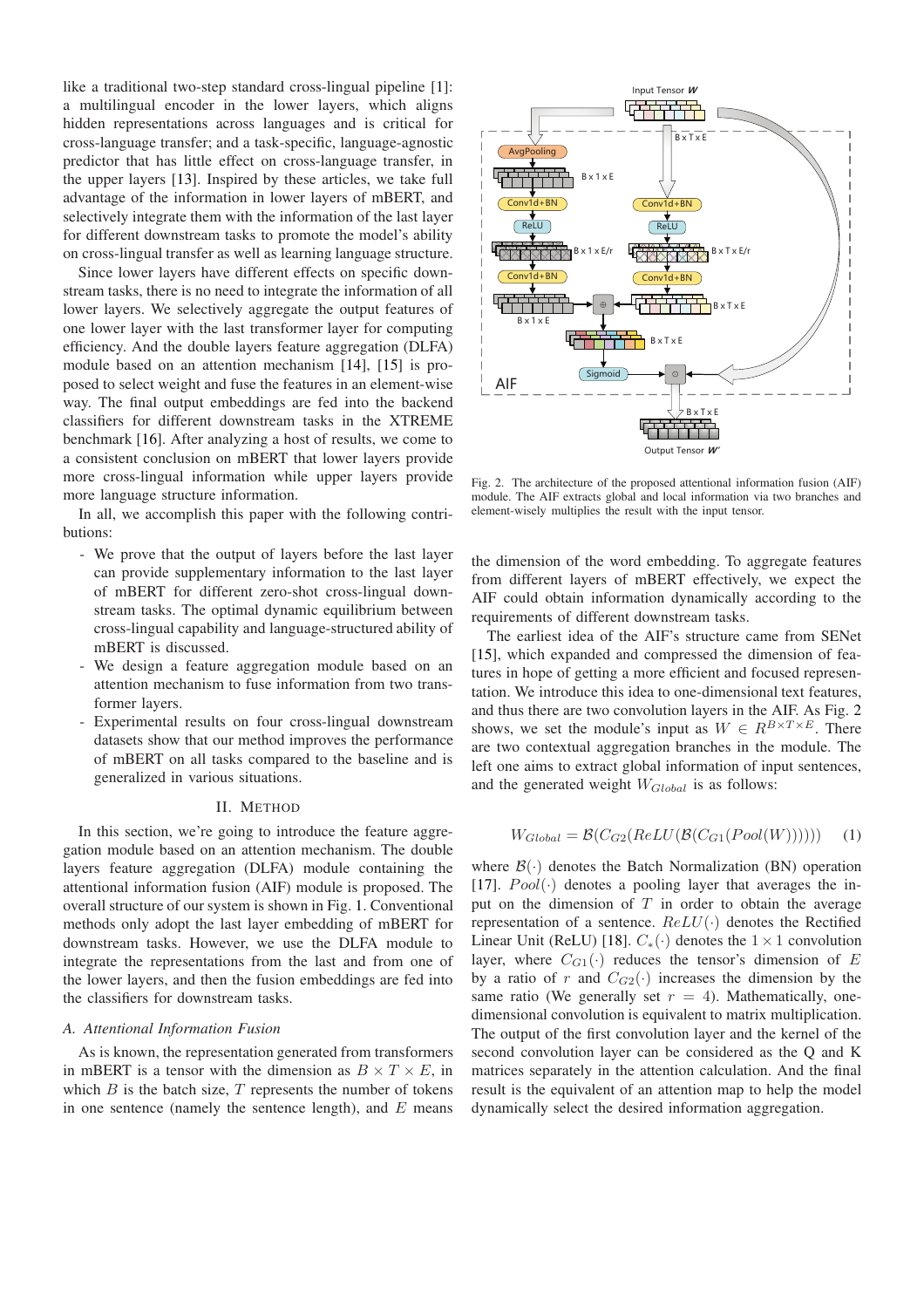

<span id="page-2-0"></span>Fig. 3. The architecture of the proposed double layers feature aggregation (DLFA) module. The DLFA fuses the information from one selected lower transformer layer of mBERT and that from the last transformer layer.

As illustrated above, the global branch first feeds the feature through a pooling layer, which is expected to capture the sentence meaning, and then get the global attention map  $W_{Global}$ . The corresponding local branch directly utilizes the convolution structure to obtain a local attention map  $W_{Local}$ that focuses on each token, shown as the right branch in Fig. [2.](#page-1-0) Compared with the branch of  $W_{Global}$ , the local branch doesn't average the input on the dimension of  $T$ . The generated weight representing local feature  $W_{Local}$  is as follows:

$$
W_{Local} = \mathcal{B}(C_{L2}(ReLU(\mathcal{B}(C_{L1}(W)))) \tag{2})
$$

where  $C_{L1}(\cdot)$ ,  $C_{L2}(\cdot)$  are the functionally equivalent  $1 \times 1$ convolution layers with the convolution layers above.

At last, two branches are combined to produce the final module output  $W'$  as follows:

$$
W' = W \odot Sigmoid(W_{Global} \oplus W_{Local}) = AIF(W) \quad (3)
$$

where ⊕ denotes the broadcasting addition and ⊙ denotes the element-wise multiplication.

## *B. Double Layers Feature Aggregation*

The double layers feature aggregation (DLFA) module is used to combine the information from the last transformer layer  $(12<sup>th</sup>$  layer) and from one of the lower transformers' output to achieve better results on downstream tasks. As Fig. [3](#page-2-0) shows,  $L_1$ ,  $L_2$  denote two different output features from different transformer layers (In this paper we set  $L_2$  as the output from the  $12^{th}$  transformer layer). And the final output L used for downstream tasks is shown as follows:

$$
L = L_1 \odot AIF\left(\frac{L_1 \oplus L_2}{2}\right) + L_2 \odot \left(1 - AIF\left(\frac{L_1 \oplus L_2}{2}\right)\right) \tag{4}
$$

where we subtract the AIF's output weight feature from the unit tensor 1 and element-wisely multiply the result with  $L_2$ in order to keep the scale of the final output  $L$  consistent with the scale of the original transformer layer's output.

## III. EXPERIMENTS

The experiments are based on the zero-shot cross-lingual transfer trials in the XTREME benchmark [16]. We set English (abbr. en) as the source language, while the other languages are set as the target languages, which means we only have English training data to fine-tune mBERT for all tasks. In this section, we introduce the datasets, the baseline system, the evaluation metrics, as well as the training details.

## *A. Dataset Description and Evaluation Metrics*

In order to demonstrate the effectiveness of our approach on cross-lingual transfer and learning linguistic structure information, we evaluate our method on four distinct datasets mentioned in the XTREME benchmark as follows:

- 1. XNLI: The Cross-lingual Natural Language Inference corpus [19] asks whether a premise sentence entails, contradicts, or is neutral toward a hypothesis sentence. Crowd-sourced English data is translated to ten other languages by professional translators [16] and used for evaluation, while the MultiNLI [20] training data is used for training. For simplicity, we use the average accuracy over all languages as the evaluation metric.
- 2. PAWS-X: The Cross-lingual Paraphrase Adversaries from Word Scrambling [21] dataset requires to determine whether two sentences are paraphrases. A subset of the PAWS dev and test sets [22] is translated to six other languages by professional translators and is used for evaluation, while the PAWS training set is used for training. We also use the average accuracy over all languages as the evaluation metric.
- 3. NER: For NER, we use the Wikiann [23] dataset. Named entities in Wikipedia were automatically annotated with LOC, PER, and ORG tags in IOB2 format using a combination of knowledge base properties, cross-lingual and anchor links, self-training, and data selection. We use the balanced train, dev, and test splits from Rahimi et al. [24]. For simplicity, we use the average F1 score over all languages as the evaluation metric.
- 4. POS: We use POS tagging data from the Universal Dependencies v2.5 [25] treebanks, which cover 90 languages. Each word is assigned one of 17 universal POS tags. We use the English training data for training and evaluate on the test sets of the target languages. We use the average F1 score over all languages as the evaluation metric.

Table [I](#page-3-0) shows the details of datasets. For tasks that have training and dev sets in other languages, we only report the number of English samples.

# *B. Baseline Model*

The XTREME benchmark uses mBERT as the pre-trained multilingual language model and takes the output of the last transformer layer of mBERT as the context representation into downstream modules from the Transformers Library [26], which are linear classifiers corresponding to different downstream tasks. The whole model is first fine-tuned on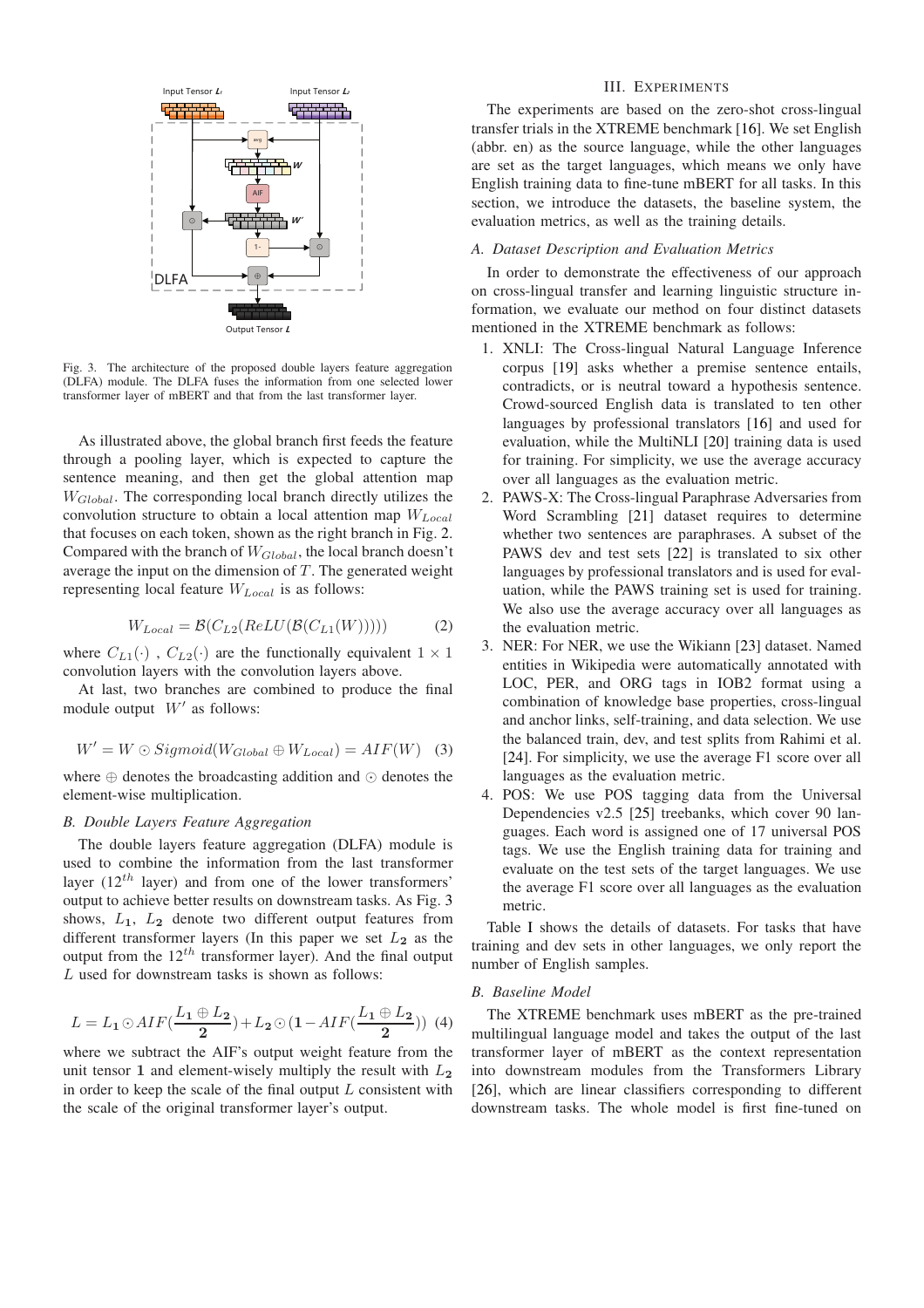TABLE I

<span id="page-3-0"></span>CHARACTERISTICS OF THE DATASETS FOR THE ZERO-SHOT TRANSFER SETTING. THE NUMBER OF TARGET LANGUAGES (INCLUDE EN) FOR EACH TASK IS SHOWN IN THE  $|Lang|$  COLUMN.

| Task                   | Corpus     | $1'$ rain $\mid$ | Dev    | Test        | Lana | Metric             | Domain     |
|------------------------|------------|------------------|--------|-------------|------|--------------------|------------|
| Classification         | XNLI       | 392,702          | 2.490  | 5.010       |      | Accuracy (Acc.)    | Misc.      |
|                        | PAWS-X     | 49.401           | 2000   | 2000        |      | Accuracy (Acc.)    | Wiki/Ouora |
| Structured Prediction. | <b>NER</b> | 20,000           | 10.000 | .000-10.000 | 40   | $F1$ score $(F1)$  | Wikipedia  |
|                        | <b>POS</b> |                  | .974   | 47-20.436   | -33  | score $(F1)$<br>F1 | Misc.      |

English annotated data, and then tested on the unannotated data in other target languages including en to obtain evaluation results. We use the results of zero-shot transfer experiments in XTREME as the baseline.

## *C. Experiment Settings of the Proposed Method*

We use mBERT as the pre-trained model for downstream tasks with the same configuration as in the XTREME benchmark. The difference is that the DLFA module is applied behind mBERT to obtain the fused features which are subsequently fed into the backend classifiers, as shown in Fig [1.](#page-0-0) All the settings are consistent with that in the XTREME benchmark, and the parameters in the DLFA are Kaiming initialized [27]. The details of hyper-parameters for fine-tuning on mBERT are described as follows [16]:

We use the cased version of mBERT, which has 12 layers, 768 hidden units per layer, 12 attention heads, a 110k shared WordPiece vocabulary, and 110M parameters [14]. The model was trained using Wikipedia data in all 104 languages, oversampling low-resource languages with an exponential smoothing factor of 0.7. We generally fine-tune the model for five epochs, with a training batch size of 32 and a learning rate of 2e-5. The AdamW is adopted as the optimizer. To construct the system conveniently, we use the Transformers Library.

#### IV. RESULTS AND DISCUSSION

<span id="page-3-3"></span>The results of zero-shot transfer trials for the four evaluation tasks are summarized in Table [II.](#page-3-1) "en" is the source language in all experiments. The scores in the table denote the average performance of zero-shot transfer in all target languages (i.e., within English results). The best results of aggregation models in each task outperform the baseline by 1 to 3 absolute percentage points. Our aggregation models achieve performance improvements on all four downstream tasks. However, the best performances of these four tasks are obtained with different fusion layers. One reasonable explanation may be that these four tasks focus on different aspects of language structure learning ability, resulting in the fusion of different layers.

Wang et al. reckon that the ability to extract good semantic and structural features is a crucial reason for the model's crosslingual effectiveness [28]. It is generally accepted that there exist strong similarities between two languages if they belong to the same language family [29], [30], [31]. We use the "enf" to represent languages that belong to the same language family as English, and the "noenf" to represent languages that belong to the different language families from English. We consider

<span id="page-3-1"></span>TABLE II ALL RESULTS OF ZERO-SHOT CROSS-LINGUAL TRANSFER TRIALS FOR 4 TASKS. "D X" MEANS THE SYSTEM WITH THE DLFA MODULE THAT FUSES THE LAST AND THE  $X^{th}$  TRANSFORMER LAYERS' OUTPUT.

| <b>Task</b>      | <b>XNLI</b> | PAWS-X      | <b>NER</b> | <b>POS</b> |
|------------------|-------------|-------------|------------|------------|
| Model Metrics    | Acc $(\%)$  | Acc $(\% )$ | (%)<br>F1. | F1(%)      |
| baseline         | 65.40       | 81.94       | 62.17      | 70.28      |
| D 11             | 66.91       | 83.04       | 62.27      | 71.53      |
| $D_1$            | 66.55       | 84.33       | 62.76      | 71.81      |
| $\overline{D}9$  | 66.57       | 84.24       | 62.43      | 71.58      |
| D 8              | 66.90       | 82.91       | 63.34      | 71.36      |
| $D_7$            | 66.20       | 83.48       | 62.63      | 71.52      |
| D <sub>6</sub>   | 66.75       | 84.37       | 61.84      | 71.29      |
| $\overline{D}$ 5 | 65.42       | 82.44       | 61.66      | 71.08      |
| D <sub>4</sub>   | 66.14       | 82.75       | 62.28      | 71.26      |
| D <sub>3</sub>   | 66.00       | 83.81       | 61.88      | 71.21      |
| $D_2$            | 66.15       | 83.04       | 61.34      | 71.38      |
| D 1              | 65.85       | 82.50       | 61.73      | 71.18      |

<span id="page-3-2"></span>TABLE III RESULTS OF CLASSIFICATION TASKS. THE SCORES IN THE "AVG\_ENF" COLUMN DENOTE THE AVERAGE PERFORMANCE OF THE SUBSET "ENF" (INVOLVING "EN, DE"). THE SCORES IN THE "AVG NOENF" COLUMN DENOTE THE AVERAGE PERFORMANCE OF THE SUBSET "NOENF".

|          | XNLI    |           | PAWS-X   |         |           |  |
|----------|---------|-----------|----------|---------|-----------|--|
| model    | avg enf | avg_noenf | model    | avg_enf | avg_noenf |  |
| baseline | 75.40   | 63.86     | baseline | 89.85   | 78.80     |  |
|          | 77.34   | 65.31     | 10       | 90.30   | 81.94     |  |
| D_8      | 77.11   | 65.34     | - 6      | 90.00   | 82.12     |  |

that the results on the subset "enf" focus more on the language structure, while the results on the subset "noenf" focus more on the cross-lingual transfer.

Two tasks (XNLI and PAWS-X) are selected to analyze the performance difference on the subsets "enf" and "noenf". As shown in Table [II,](#page-3-1) there are two aggregation models, D\_11 and D\_8, with similar good results for XNLI task. For PAWS-X, there also exist two aggregation models, D\_10 and D\_6, that behave similarly. We process the results of the two Classification tasks, and present the scores in Table [III.](#page-3-2) As shown in the bottom two rows of Table [III,](#page-3-2) the best results of "avg enf" are obtained with systems using the information of upper layers, while the best results of "avg noenf" are obtained with systems using the information of lower layers. This phenomenon indicates that the information of language structure lies on the upper layers while the lower layers of mBERT are more flexible for cross-lingual transfer.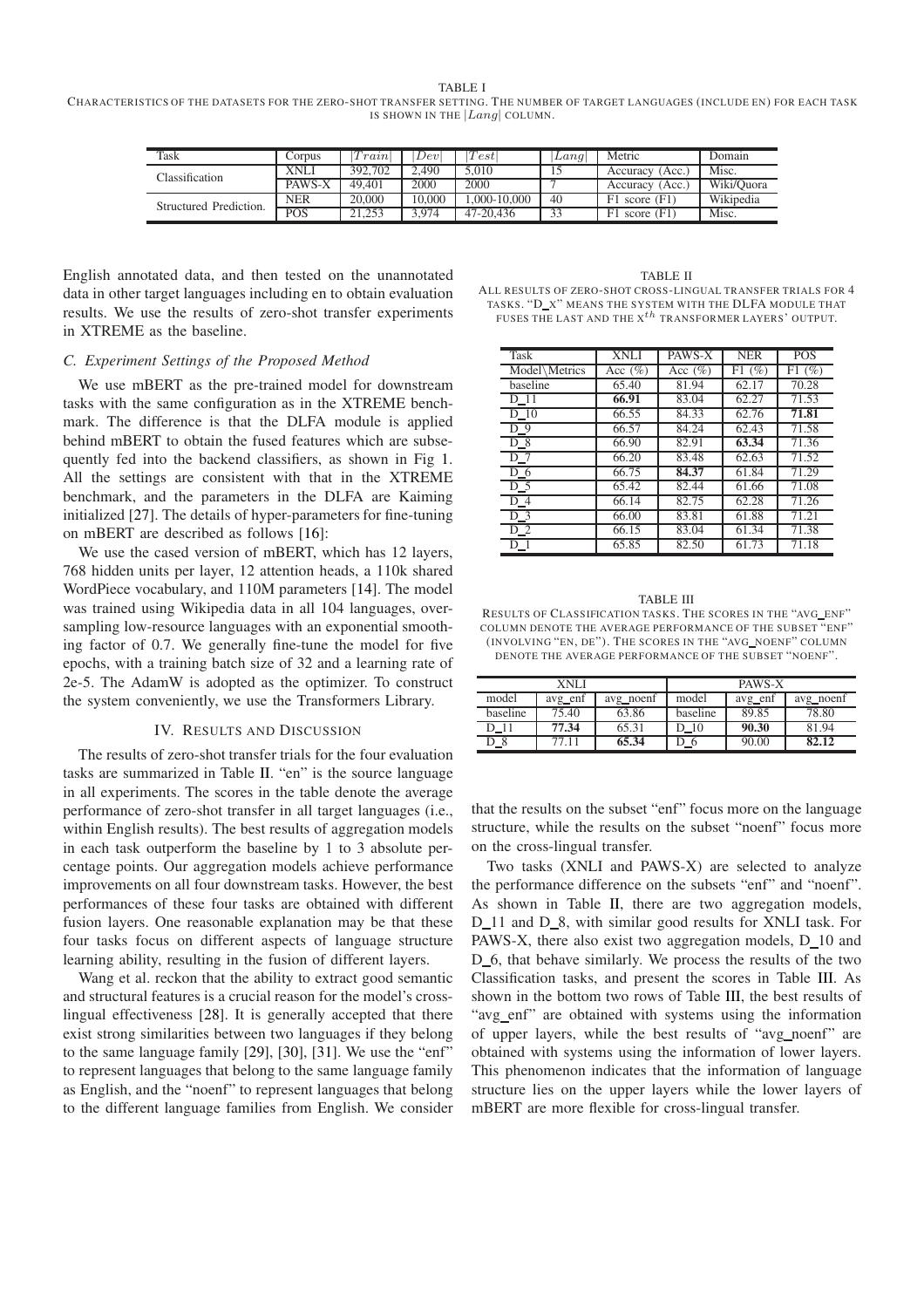TABLE IV SEVERAL LANGUAGES' RESULTS ON PAWS-X(ACC.)

<span id="page-4-0"></span>

| Model\Lang                            | en   | de   | rr.  | es    | ko   | zh   |
|---------------------------------------|------|------|------|-------|------|------|
| mBERT                                 | 94.0 | 85.7 | 87.4 | 87.0  | 69.6 |      |
| 10                                    | 94.1 | 86.5 | 88.3 | 88.79 |      | 80.3 |
| $\overline{\phantom{0}}^{\,\,\sigma}$ | 93.9 | 86.0 | 87.8 | 89.09 | 76.1 | 81.2 |

Here are some specific results in PAWS-X in Table [IV.](#page-4-0) Scores on en, de and fr are higher in D 10 while scores on es, ko, zh are higher in  $D_6$ . Coincidentally, en, de and fr are in the same language family Germanic, while es, ko and zh aren't in the Germanic family. This phenomenon can exactly verify our consistent conclusion that lower layers provide more cross-lingual information while upper layers provide more language structure information. Better scores on languages not belonging to the English language family are obtained through lower-layers fusion, while better scores on languages within the English language family. The same situation also happens in the other three So the average score embodies both cross-language and linguistic structural capability of the model, where the  $6<sup>th</sup>$  layer and the  $11<sup>th</sup>$  layer achieve the optimal dy equilibrium in Table [II](#page-3-1) for PAWS-X and XNLI separat As shown in the tables above, the  $8^{th}$  layer is the layers fusio

useful for NER and the  $10^{th}$  layer is the most use POS. Each layer contributes differently according to di tasks. It is necessary to consider both task-speci<sup>c</sup><sup>2</sup> linguisus structures, and the generalization ability acros languages when evaluated on various cross-lingual downstream tasks. The empirical study on several datasets helps to prove the effectiveness of our proposed methods on four tasks. A step towards exploring the interpretability of mBERT is taken empirically. More analyses on our method and mBERT will be conducted in the next section.  $\cdots$ 

## V. ANALYSIS EXPERIMENTS

In this part, firstly, an ablation experiment is carried out to demonstrate the effectiveness of the AIF module. Then, a toy experiment is conducted to prove our previous inference that the lower layers of mBERT are more flexible for cross-lingual transfer. At last, the proposed method is extended on a more powerful model to prove the extensibility of our method and our conclusion.

## *A. The Ablation Study of the AIF Module*

As Fig. [4](#page-4-1) shows, the aggregation architectures are redesigned to use only global or local information. For AIF global shown in Fig. [4\(](#page-4-1)a), we replace the local branch in the original AIF with the global branch, so the modified module will be only able to grab global information. Similarly, for AIF local represented in Fig. [4\(](#page-4-1)b), the global branch is replaced by the local branch, so the modified module will only grab local information. Other experimental settings have been remained the same. By comparing the experimental



<span id="page-4-1"></span>Fig. 4. (a) shows the architecture for the ablation study on the impact of only using global context. (b) shows the architecture for the ablation study on the impact of only using local context.

results with that of the baseline and the original AIF module, the influence of local and global information on different downstream tasks can be analyzed.

The results are displayed in Table [V.](#page-5-0) Almost all of the models improve the performance compared to the baseline, which means both branches have positive effects. Local information plays a more important role in the PAWS-X task, while global information is more important in the other three tasks. For all tasks, the original AIF module that grabs both information has the best performance. We can draw the conclusion that for different downstream tasks, some may focus more on local information, while others focus more on global information. Through the AIF module, the global and local information of the initial feature integration (the average of tensors from two transformer layers) can be effectively extracted and well contextual aggregated, so as to improve the performance of the final downstream tasks.

Additionally, in order to eliminate the impact of the AIF module on classifying, we conduct a supplementary experi-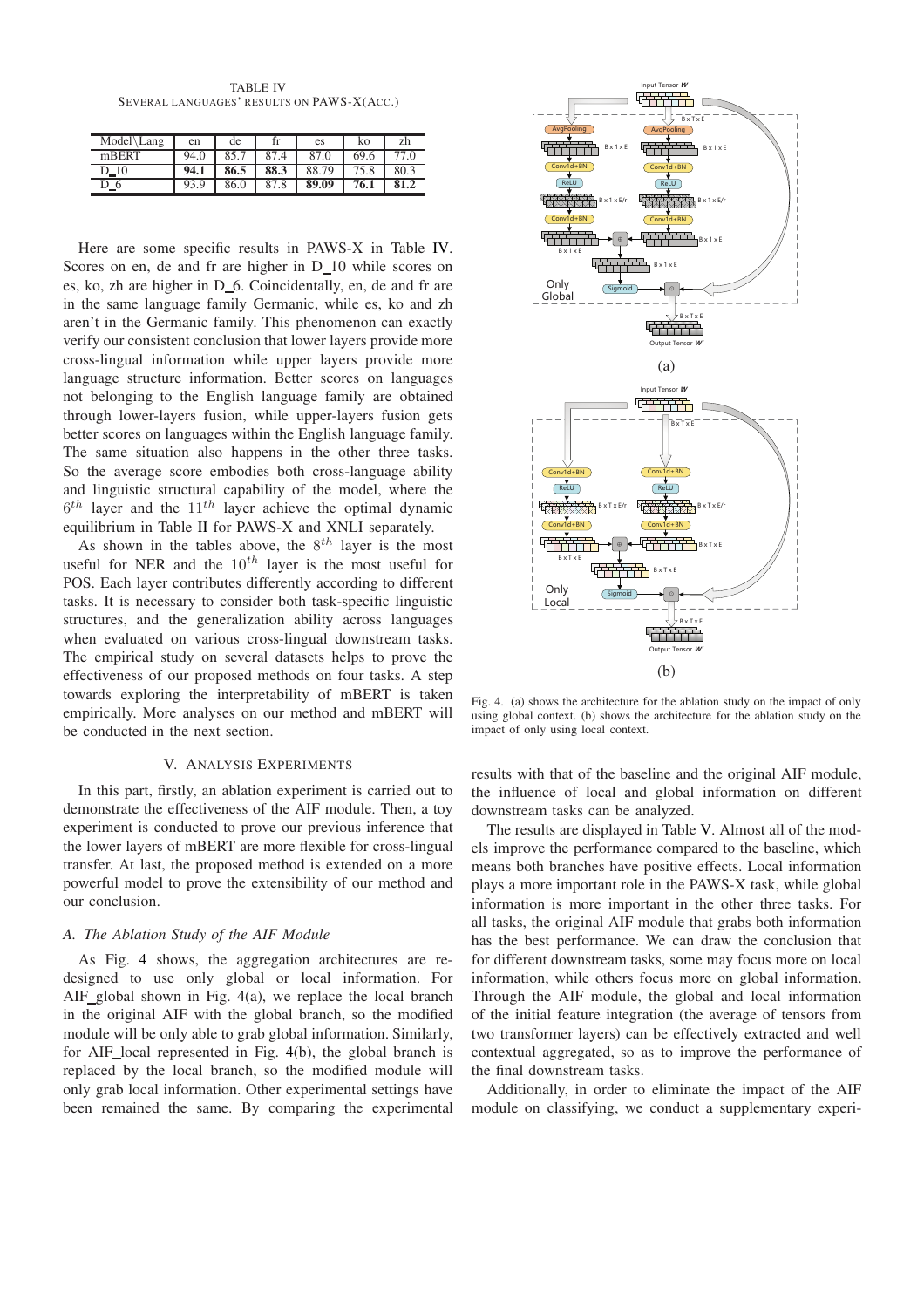#### TABLE V

<span id="page-5-0"></span>RESULTS OF THE ABLATION STUDY ON THE IMPACT OF CONTEXTUAL AGGREGATION WAYS. THE SUFFIX "G" DENOTES ONLY USING GLOBAL INFORMATION AND THE SUFFIX "L" DENOTES ONLY US ING LOCAL INFORMATION. SCORES IN COLUMN "ACCURACY" OR "F1" REPRESENT THE AVERAGE PERFORMANCE ON ALL TARGET LANGUAGES INCLUDING EN.

| <b>XNLI</b>     |          | PAWS-X          |          | <b>NER</b>      |                | <b>POS</b>      |                |
|-----------------|----------|-----------------|----------|-----------------|----------------|-----------------|----------------|
| Model           | Accuracy | Model           | Accuracy | Model           | F <sub>1</sub> | Model           | F <sub>1</sub> |
| <b>Baseline</b> | 65.4030  | <b>Baseline</b> | 81.9371  | <b>Baseline</b> | 62.1700        | <b>Baseline</b> | 70.2758        |
| D 11 G          | 66.5216  | D 10 G          | 83.0987  | D 10 G          | 62.3390        | D 11 G          | 71.2763        |
| $D_11_L$        | 66.3194  | D 10 L          | 83.4131  | D 10 L          | 62.1198        | D 11 L          | 70.7511        |
| D 11            | 66.9115  | D 10            | 84.3279  | D 10            | 62.7575        | D 11            | 71.5339        |
| $D_10_G$        | 66.4378  | D_6_G           | 83.9848  | $D_8_G$         | 62.4534        | D 10 G          | 71.0486        |
| D 10 L          | 66.2927  | $D_6L$          | 84.1707  | $D_8L$          | 62.4181        | D 10 L          | 70.9255        |
| D 10            | 66.5496  | $D_6$           | 84.3708  | $D_8$           | 63.3425        | D 10            | 71.8094        |

<span id="page-5-1"></span>TABLE VI RESULTS OF COSINE SIMILARITY EXPERIMENT ON XNLI AND PAWS-X.

|       | XNI I        | PAWS-X |              |  |
|-------|--------------|--------|--------------|--|
| Model | $Avg$ $C.S.$ | Model  | $Avg$ $C.S.$ |  |
| D 11  | 0.5689       | D 10   | 0.8548       |  |
|       | 0.6822       |        | 0.9461       |  |

TABLE VII RESULTS OF XLM-R-BASE.

<span id="page-5-2"></span>

| Model Task          | $PAWS-X(Acc.)$ | POS(F1) | NER(F1) |
|---------------------|----------------|---------|---------|
| XLM-R-base          | 82.67          | 71.44   | 61.09   |
| The proposed method | 85.10          | 73.09   | 62.85   |
| (best layer)        |                |         |         |

ment D 12 and get the results (PAWS-X: 82.01, POS: 70.34, NER: 61.91) about the same as the baseline, which may dispel the relevant concern.

the lower layers may have better cross-lingual ability than the upper layers.

### *C. Replicate DLFA Method on XLM-R*

## *B. Cosine Similarity Experiment*

This experiment is an attempt to verify our findings in Sect [IV](#page-3-3) that the cross-lingual ability of the intermediate-level fusion model is better than that of the upper-level fusion model in XNLI and PAWS-X. Lample et al. use the cosine similarity and the L2 distance between word translation pairs to measure cross-lingual performance [32]. An ideal model with good cross-lingual transfer ability is language independent. In other words, the output representations of the model should be similar when the input sentences have the same semantical meaning even if written in different languages. In the following toy experiment, we feed sentences with the same semantics in form of different languages (20 randomly selected parallel sentence sets from the XNLI test data, including en and 14 other languages) into different models, then extract the embeddings of these sentences. The average cosine similarities between the embeddings of English and that of other languages are calculated to evaluate the model's cross-lingual ability.

The average cosine similarity scores with different fusion strategies are shown in Table [VI.](#page-5-1) "Avg C.S." means the average cosine similarity between output embeddings representing information of sentences in 14 other languages and that in English. Comparing the results in Table [VI](#page-5-1) and Table [III,](#page-3-2) the average cosine similarity has a positive correlation with the subset "noenf" accuracy. The better cross-lingual ability the model has, the higher average cosine similarity between the parallel sentences is. This toy experiment provides us with a simple model selection method. For XNLI and PAWS-X tasks,

In order to explore the extensibility of our method and our conclusion, we replicate the proposed DLFA module on a more powerful model XLM-R base [33]. Several results are shown in Table [VII.](#page-5-2) XLM-R base is also a 12 layer cross-language model, and the results prove that our method can also work on other models, showing great generalization ability across different models. It is worth noting that the most important layers in XLM-R-base for different tasks are just the same with mBERT. Since the basic pre-training methods of these two models are the same, the common characters observed are worth further exploration.

## VI. CONCLUSION

Different layers contain diverse cross-language information and language structure information, which are complementary to each other for downstream tasks. Only using the last layer of mBERT in most downstream tasks does not make full use of diverse information contained in different mBERT's layers. In this paper, we propose the DLFA module to integrate the information of the last transformer layer with other layers of mBERT, and apply the optimal aggregation models to different tasks. We conduct a series of experiments and explore the interpretability of mBERT empirically. Through the results, we prove the effectiveness of the proposed method and come to a consistent conclusion about the distribution of cross-lingual capability and language structured ability of mBERT. In the future work, we will pay more attention to the rich information contained in different layers of mBERT, and apply them to more downstream tasks.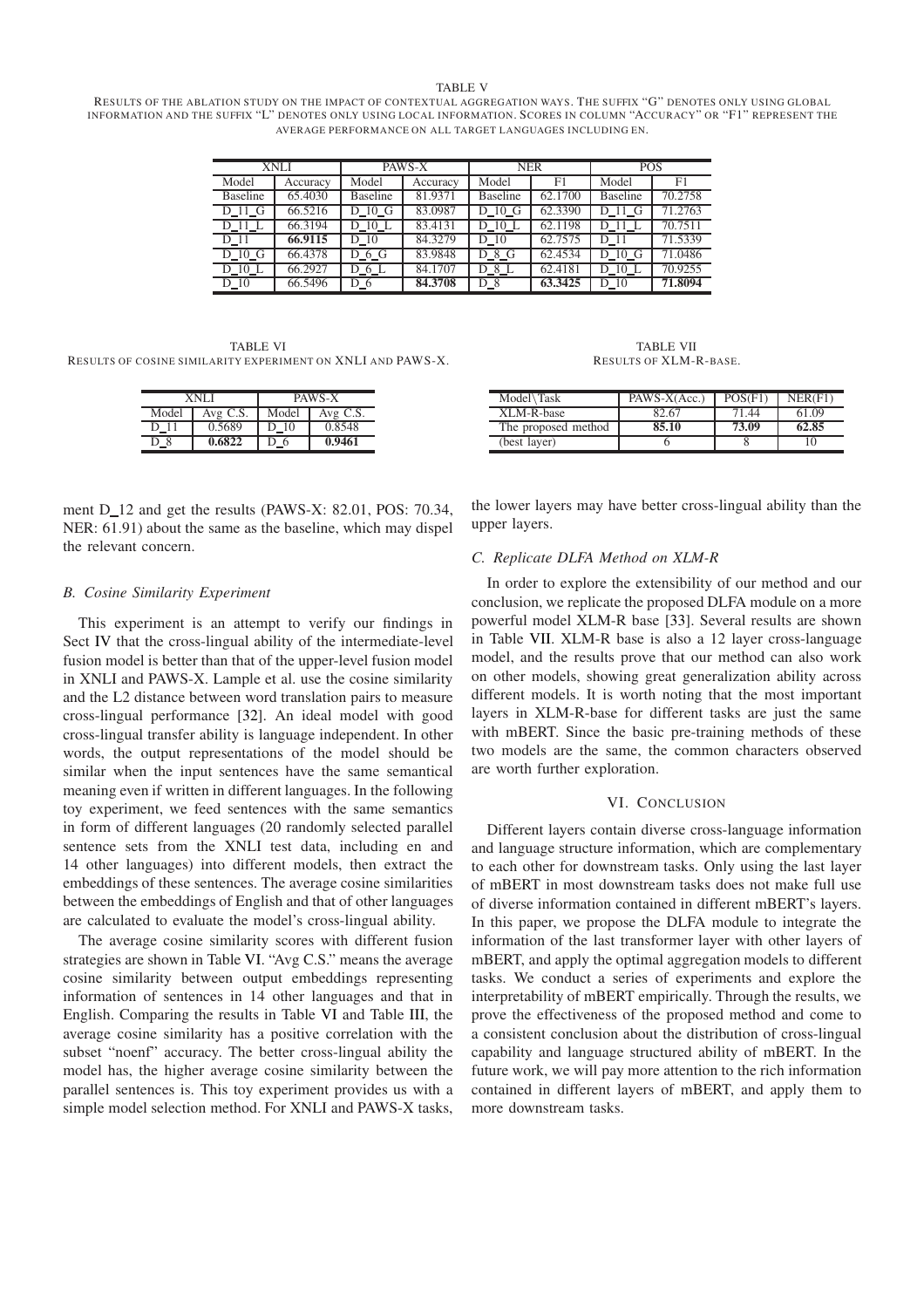#### **REFERENCES**

- [1] S. Ruder, I. Vulic, and A. Søgaard, "A survey of cross-lingual word embedding models," *J. Artif. Intell. Res.*, vol. 65, pp. 569–631, 2019. [Online]. Available: <https://doi.org/10.1613/jair.1.11640>
- [2] P. Joshi, S. Santy, A. Budhiraja, K. Bali, and M. Choudhury, "The state and fate of linguistic diversity and inclusion in the NLP world," in *Proceedings of the 58th Annual Meeting of the Association for Computational Linguistics, ACL 2020, Online, July 5-10, 2020*, D. Jurafsky, J. Chai, N. Schluter, and J. R. Tetreault, Eds. Association for Computational Linguistics, 2020, pp. 6282–6293. [Online]. Available: <https://doi.org/10.18653/v1/2020.acl-main.560>
- [3] J. Devlin, M. Chang, K. Lee, and K. Toutanova, "BERT: pre-training of deep bidirectional transformers for language understanding," in *Proceedings of the 2019 Conference of the North American Chapter of the Association for Computational Linguistics: Human Language Technologies, NAACL-HLT 2019, Minneapolis, MN, USA, June 2-7, 2019, Volume 1 (Long and Short Papers)*, J. Burstein, C. Doran, and T. Solorio, Eds. Association for Computational Linguistics, 2019, pp. 4171–4186. [Online]. Available: <https://doi.org/10.18653/v1/n19-1423>
- [4] T. Pires, E. Schlinger, and D. Garrette, "How multilingual is multilingual bert?" in *Proceedings of the 57th Conference of the Association for Computational Linguistics, ACL 2019, Florence, Italy, July 28- August 2, 2019, Volume 1: Long Papers*, A. Korhonen, D. R. Traum, and L. Màrquez, Eds. Association for Computational Linguistics, 2019, pp. 4996–5001. [Online]. Available: <https://doi.org/10.18653/v1/p19-1493>
- [5] L. Qin, M. Ni, Y. Zhang, and W. Che, "Cosda-ml: Multi-lingual code-switching data augmentation for zero-shot cross-lingual NLP," in *Proceedings of the Twenty-Ninth International Joint Conference on Artificial Intelligence, IJCAI 2020*, C. Bessiere, Ed. ijcai.org, 2020, pp. 3853–3860. [Online]. Available: <https://doi.org/10.24963/ijcai.2020/533>
- [6] H. W. Chung, D. Garrette, K. C. Tan, and J. Riesa, "Improving multilingual models with language-clustered vocabularies," in *Proceedings of the 2020 Conference on Empirical Methods in Natural Language Processing, EMNLP 2020, Online, November 16-20, 2020*, B. Webber, T. Cohn, Y. He, and Y. Liu, Eds. Association for Computational Linguistics, 2020, pp. 4536–4546. [Online]. Available: <https://doi.org/10.18653/v1/2020.emnlp-main.367>
- [7] M. Vidoni, I. Vulic, and G. Glavas, "Orthogonal language and task adapters in zero-shot cross-lingual transfer," *CoRR*, vol. abs/2012.06460, 2020. [Online]. Available: <https://arxiv.org/abs/2012.06460>
- [8] G. Aras, D. Makaroglu, S. Demir, and A. Cakir, "An evaluation of recent neural sequence tagging models in turkish named entity recognition," *Expert Syst. Appl.*, vol. 182, p. 115049, 2021. [Online]. Available: <https://doi.org/10.1016/j.eswa.2021.115049>
- [9] B. Chen, J. Ma, J. Qi, W. Guo, Z. Ling, and Q. Liu, "USTC-NELSLIP at semeval-2022 task 11: Gazetteer-adapted integration network for multilingual complex named entity recognition," *CoRR*, vol. abs/2203.03216, 2022. [Online]. Available: <https://doi.org/10.48550/arXiv.2203.03216>
- [10] G. Jawahar, B. Sagot, and D. Seddah, "What does BERT learn about the structure of language?" in *Proceedings of the 57th Conference of the Association for Computational Linguistics, ACL 2019, Florence, Italy, July 28- August 2, 2019, Volume 1: Long Papers*, A. Korhonen, D. R. Traum, and L. Màrquez, Eds. Association for Computational Linguistics, 2019, pp. 3651–3657. [Online]. Available: <https://doi.org/10.18653/v1/p19-1356>
- [11] W. de Vries, A. van Cranenburgh, and M. Nissim, "What's so special about bert's layers? A closer look at the NLP pipeline in monolingual and multilingual models," in *Findings of the Association for Computational Linguistics: EMNLP 2020, Online Event, 16-20 November 2020*, ser. Findings of ACL, T. Cohn, Y. He, and Y. Liu, Eds., vol. EMNLP 2020. Association for Computational Linguistics, 2020, pp. 4339–4350. [Online]. Available: <https://doi.org/10.18653/v1/2020.findings-emnlp.389>
- [12] B. Chen, W. Guo, B. Gu, Q. Liu, and Y. Wang, "Multi-level contrastive learning for cross-lingual alignment," *CoRR*, vol. abs/2202.13083, 2022. [Online]. Available: <https://arxiv.org/abs/2202.13083>
- [13] B. Müller, Y. Elazar, B. Sagot, and D. Seddah, "First align, then predict: Understanding the cross-lingual ability of multilingual BERT," in *Proceedings of the 16th Conference of the European Chapter of the Association for Computational Linguistics: Main Volume, EACL 2021, Online, April 19 - 23, 2021*, P. Merlo, J. Tiedemann, and R. Tsarfaty,

Eds. Association for Computational Linguistics, 2021, pp. 2214–2231. [Online]. Available: <https://doi.org/10.18653/v1/2021.eacl-main.189>

- [14] A. Vaswani, N. Shazeer, N. Parmar, J. Uszkoreit, L. Jones, A. N. Gomez, L. Kaiser, and I. Polosukhin, "Attention is all you need," in *Advances in Neural Information Processing Systems 30: Annual Conference on Neural Information Processing Systems 2017, December 4-9, 2017, Long Beach, CA, USA*, I. Guyon, U. von Luxburg, S. Bengio, H. M. Wallach, R. Fergus, S. V. N. Vishwanathan, and R. Garnett, Eds., 2017, pp. 5998–6008. [Online]. Available: https://proceedings.neurips.cc/paper/2017/hash/3f5ee243547dee91fbd053c1c4a845aa
- [15] J. Hu, L. Shen, S. Albanie, G. Sun, and E. Wu, "Squeeze-andexcitation networks," *IEEE Trans. Pattern Anal. Mach. Intell.*, vol. 42, no. 8, pp. 2011–2023, 2020. [Online]. Available: <https://doi.org/10.1109/TPAMI.2019.2913372>
- [16] J. Hu, S. Ruder, A. Siddhant, G. Neubig, O. Firat, and M. Johnson, "XTREME: A massively multilingual multi-task benchmark for evaluating cross-lingual generalisation," in *Proceedings of the 37th International Conference on Machine Learning, ICML 2020, 13-18 July 2020, Virtual Event*, ser. Proceedings of Machine Learning Research, vol. 119. PMLR, 2020, pp. 4411–4421. [Online]. Available: <http://proceedings.mlr.press/v119/hu20b.html>
- [17] S. Ioffe and C. Szegedy, "Batch normalization: Accelerating deep network training by reducing internal covariate shift," in *Proceedings of the 32nd International Conference on Machine Learning, ICML 2015, Lille, France, 6-11 July 2015*, ser. JMLR Workshop and Conference Proceedings, F. R. Bach and D. M. Blei, Eds., vol. 37. JMLR.org, 2015, pp. 448–456. [Online]. Available: <http://proceedings.mlr.press/v37/ioffe15.html>
- [18] V. Nair and G. E. Hinton, "Rectified linear units improve restricted boltzmann machines," in *Proceedings of the 27th International Conference on Machine Learning (ICML-10), June* 21-24, 2010, Haifa, Israel, J. Fürnkranz and T. Joachims, Eds. Omnipress, 2010, pp. 807–814. [Online]. Available: <https://icml.cc/Conferences/2010/papers/432.pdf>
- [19] A. Conneau, R. Rinott, G. Lample, A. Williams, S. R. Bowman, H. Schwenk, and V. Stoyanov, "XNLI: evaluating cross-lingual sentence representations," in *Proceedings of the 2018 Conference on Empirical Methods in Natural Language Processing, Brussels, Belgium, October 31 - November 4, 2018*, E. Riloff, D. Chiang, J. Hockenmaier, and J. Tsujii, Eds. Association for Computational Linguistics, 2018, pp. 2475–2485. [Online]. Available: <https://doi.org/10.18653/v1/d18-1269>
- [20] A. Williams, N. Nangia, and S. R. Bowman, "A broad-coverage challenge corpus for sentence understanding through inference," in *Proceedings of the 2018 Conference of the North American Chapter of the Association for Computational Linguistics: Human Language Technologies, NAACL-HLT 2018, New Orleans, Louisiana, USA, June 1-6, 2018, Volume 1 (Long Papers)*, M. A. Walker, H. Ji, and A. Stent, Eds. Association for Computational Linguistics, 2018, pp. 1112–1122. [Online]. Available: <https://doi.org/10.18653/v1/n18-1101>
- [21] Y. Yang, Y. Zhang, C. Tar, and J. Baldridge, "PAWS-X: A cross-lingual adversarial dataset for paraphrase identification," in *Proceedings of the 2019 Conference on Empirical Methods in Natural Language Processing and the 9th International Joint Conference on Natural Language Processing, EMNLP-IJCNLP 2019, Hong Kong, China, November 3-7, 2019*, K. Inui, J. Jiang, V. Ng, and X. Wan, Eds. Association for Computational Linguistics, 2019, pp. 3685–3690. [Online]. Available: <https://doi.org/10.18653/v1/D19-1382>
- [22] Y. Zhang, J. Baldridge, and L. He, "PAWS: paraphrase adversaries from word scrambling," in *Proceedings of the 2019 Conference of the North American Chapter of the Association for Computational Linguistics: Human Language Technologies, NAACL-HLT 2019, Minneapolis, MN, USA, June 2-7, 2019, Volume 1 (Long and Short Papers)*, J. Burstein, C. Doran, and T. Solorio, Eds. Association for Computational Linguistics, 2019, pp. 1298–1308. [Online]. Available: <https://doi.org/10.18653/v1/n19-1131>
- [23] X. Pan, B. Zhang, J. May, J. Nothman, K. Knight, and H. Ji, "Crosslingual name tagging and linking for 282 languages," in *Proceedings of the 55th Annual Meeting of the Association for Computational Linguistics, ACL 2017, Vancouver, Canada, July 30 - August 4, Volume 1: Long Papers*, R. Barzilay and M. Kan, Eds. Association for Computational Linguistics, 2017, pp. 1946–1958. [Online]. Available: <https://doi.org/10.18653/v1/P17-1178>
- [24] A. Rahimi, Y. Li, and T. Cohn, "Massively multilingual transfer for NER," in *Proceedings of the 57th Conference of the Association for*